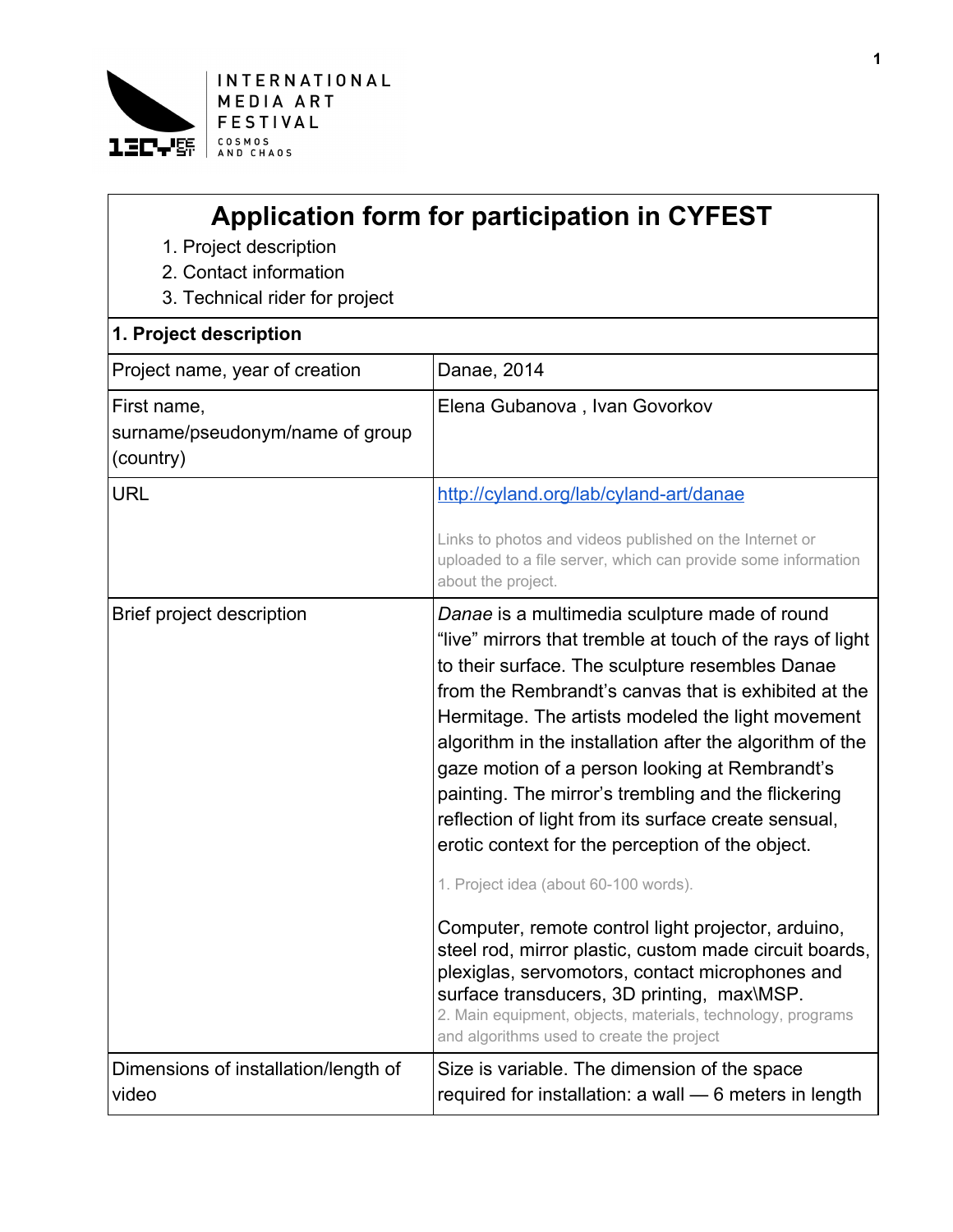| Length x width x height, in cm /00:00:00.<br>Authors.<br>Are you presenting the project as the author, or as a gallery,<br>museum or collector? If you are not presenting the project,<br>then on what conditions is it being presented?<br>YES.<br>If so, please fill chapter 5 of this form. |  |
|------------------------------------------------------------------------------------------------------------------------------------------------------------------------------------------------------------------------------------------------------------------------------------------------|--|
|                                                                                                                                                                                                                                                                                                |  |
|                                                                                                                                                                                                                                                                                                |  |
|                                                                                                                                                                                                                                                                                                |  |
|                                                                                                                                                                                                                                                                                                |  |
|                                                                                                                                                                                                                                                                                                |  |
| 2. Contact information                                                                                                                                                                                                                                                                         |  |
|                                                                                                                                                                                                                                                                                                |  |
|                                                                                                                                                                                                                                                                                                |  |
| Contact details of studio, gallery, assistant etc.                                                                                                                                                                                                                                             |  |
| 3. Technical rider of project                                                                                                                                                                                                                                                                  |  |
| Computer, installation in disassembled form (mirror<br>plastic with setup elements, circuit boards, and other<br>parts of installation), 12 Volt DC power supplies.<br>Type of equipment and technical specifications, number of<br>units (if already known: name, model of each item).        |  |
| 1. DMX light, spot or beam (a spot light from a<br>lighting unit should be about 15 cm diameter at a<br>distance of 4 meters), power from 75 watt for a LED<br>led luminaire.<br>2. Black single core wire, 0,75 mm cross section,<br>100 meters                                               |  |
|                                                                                                                                                                                                                                                                                                |  |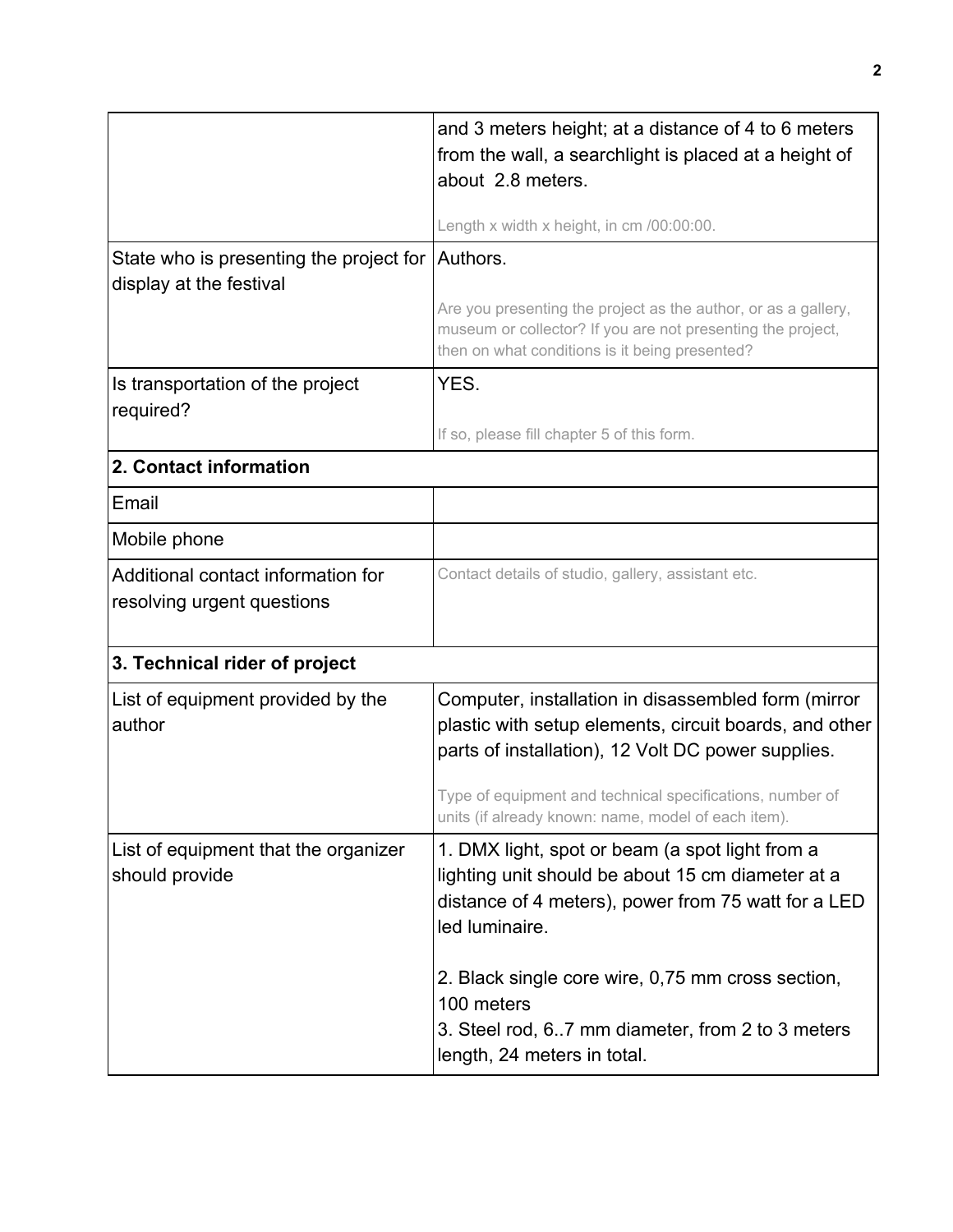|                                                                                      | 4. U-shape cable clip for 1012 mm diameter, 25<br>pieces.                                                                                                                                                                                                                                                                                                                                                                                                                                                                                                                                                                                                                                                                    |
|--------------------------------------------------------------------------------------|------------------------------------------------------------------------------------------------------------------------------------------------------------------------------------------------------------------------------------------------------------------------------------------------------------------------------------------------------------------------------------------------------------------------------------------------------------------------------------------------------------------------------------------------------------------------------------------------------------------------------------------------------------------------------------------------------------------------------|
|                                                                                      | For the setup:<br>1. Monitor with hdmi connection, mouse and<br>keyboard for the setup of the installation, regular<br>size table and chair.<br>2. 2 mounting tables for assembling of installation, at<br>least 150 cm length and 80 cm width, 4 chairs.<br>Tables should be located near by electricity source.<br>3. Platform ladder.                                                                                                                                                                                                                                                                                                                                                                                     |
|                                                                                      | Type of equipment and technical specifications, number of<br>units (if already known: name, model of each item).                                                                                                                                                                                                                                                                                                                                                                                                                                                                                                                                                                                                             |
| Do additional elements/objects for<br>exhibiting the project need to be<br>provided? | NO.<br>Provide links to specific items or close equivalents. State at<br>what stage of assembly they are required. We will check<br>whether these items or equivalents can be found in Russia and<br>will contact you if difficulties arise. Please take into account the<br>time period for international delivery to Russia.                                                                                                                                                                                                                                                                                                                                                                                               |
| Additional construction (podium, glass<br>display, table, box etc.)                  | Please, see attached files.<br>The installation is fastened on the frame from a steel<br>rod, then this frame is mounted on the wall. It should<br>be possible to drill the wall and mount the frame to<br>it. It will be about 10 attachment points. Total weight<br>of the installation is 40 kg. The weight is distributed<br>evenly.<br>If it isn't possible to setup the object on the existing<br>walls of the exhibition space, the specially<br>constructed wall should be prepared (about 6)<br>metres length and 3 meters height). Also, a place for<br>a computer and projector needs to be prepared, at a<br>distance of 4-6 meters from the wall.<br>Attach a diagram or sketch of the object to the email with |
|                                                                                      | detailed technical specifications: state dimensions (length x<br>width x height in cm) and materials.                                                                                                                                                                                                                                                                                                                                                                                                                                                                                                                                                                                                                        |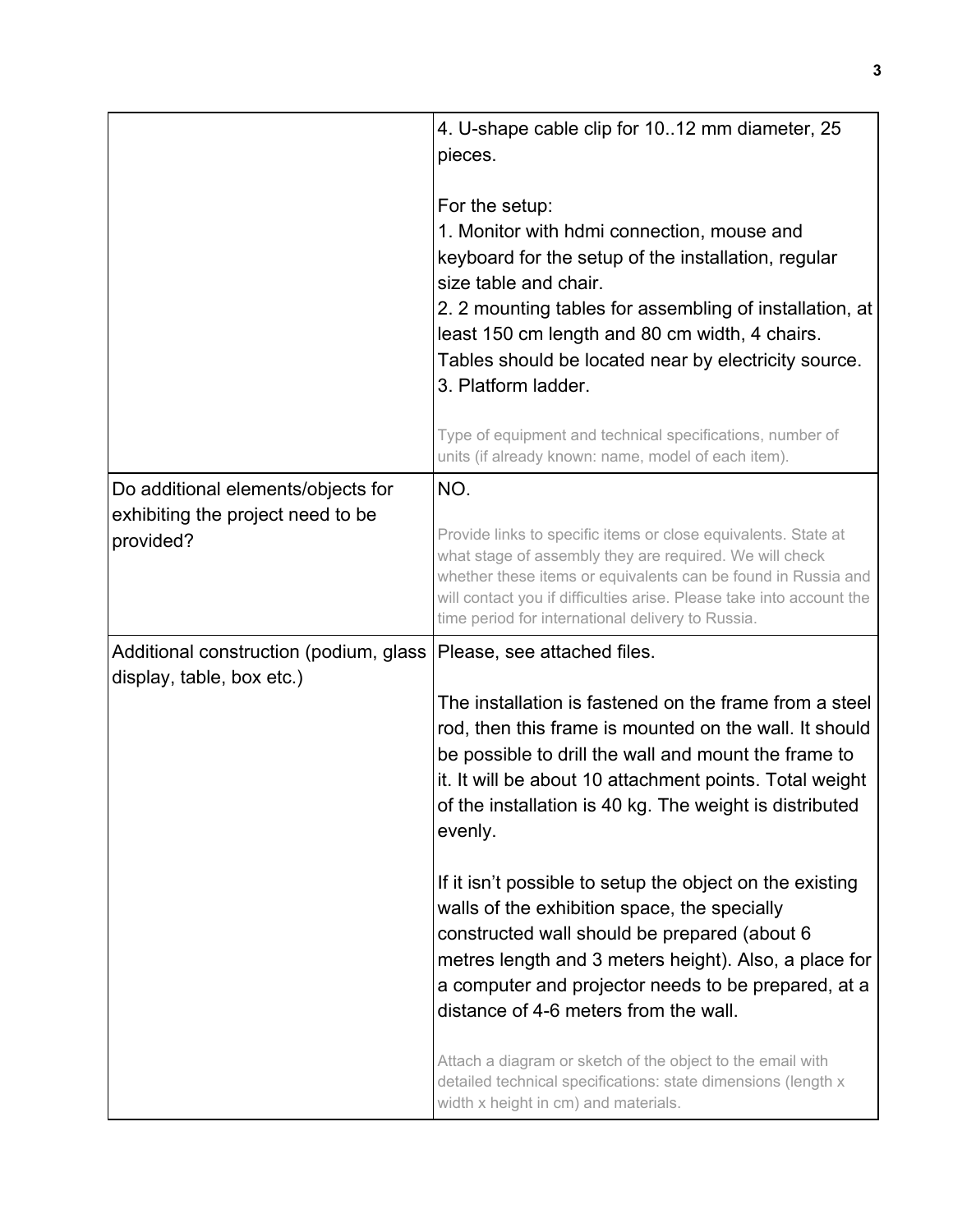| Access to electricity         | 2 spots:<br>1 spot - on the wall where the object will be<br>installed for 2 power supplies (12 volts, 20 Amps)<br>each, power consumption no more than 400 Watts).<br>1 spot - for the computer and DMX light.<br>For the setup $-$ an electricity spot near the<br>mounting tables.<br>State the required number of sockets and power requirements<br>of your own equipment (if known). The voltage used at the<br>venue is 220 volts; state whether you need transformers and<br>adapters for sockets if you use equipment running on 110<br>volts.                                  |
|-------------------------------|-----------------------------------------------------------------------------------------------------------------------------------------------------------------------------------------------------------------------------------------------------------------------------------------------------------------------------------------------------------------------------------------------------------------------------------------------------------------------------------------------------------------------------------------------------------------------------------------|
| Internet access               | There is no need for internet access, but a separate<br>closed wi-fi network is required for the setup of the<br>installation. It may be without internet connection.<br>Ports from 7800 to 9200 must not be blocked.<br>If there are special requirements, describe them<br>(bandwidth, static IP, ports, protocols).                                                                                                                                                                                                                                                                  |
| If the project contains video | No video.<br>State the technical specifications of the file:<br>- source of video file play<br>- for multi-channel video: number of channels (screens,<br>projections) and their specifications<br>- video format and codec use (preferably H.264, AVC,<br>MPEG4, MPEG2);<br>- resolution;<br>- duration;<br>- presence of sound in the video; sound coding method in the<br>video (PCM, MP3, AC3 or other);<br>Provide a link to a preview/excerpt of the video. If the video<br>contains speech, send it in its entirety, so that we can prepare<br>a translation and make subtitles. |
| If the project contains sound | Indicate:<br>- sound source: mirror surfaces of the installation<br>$-$ number of channels: $-$                                                                                                                                                                                                                                                                                                                                                                                                                                                                                         |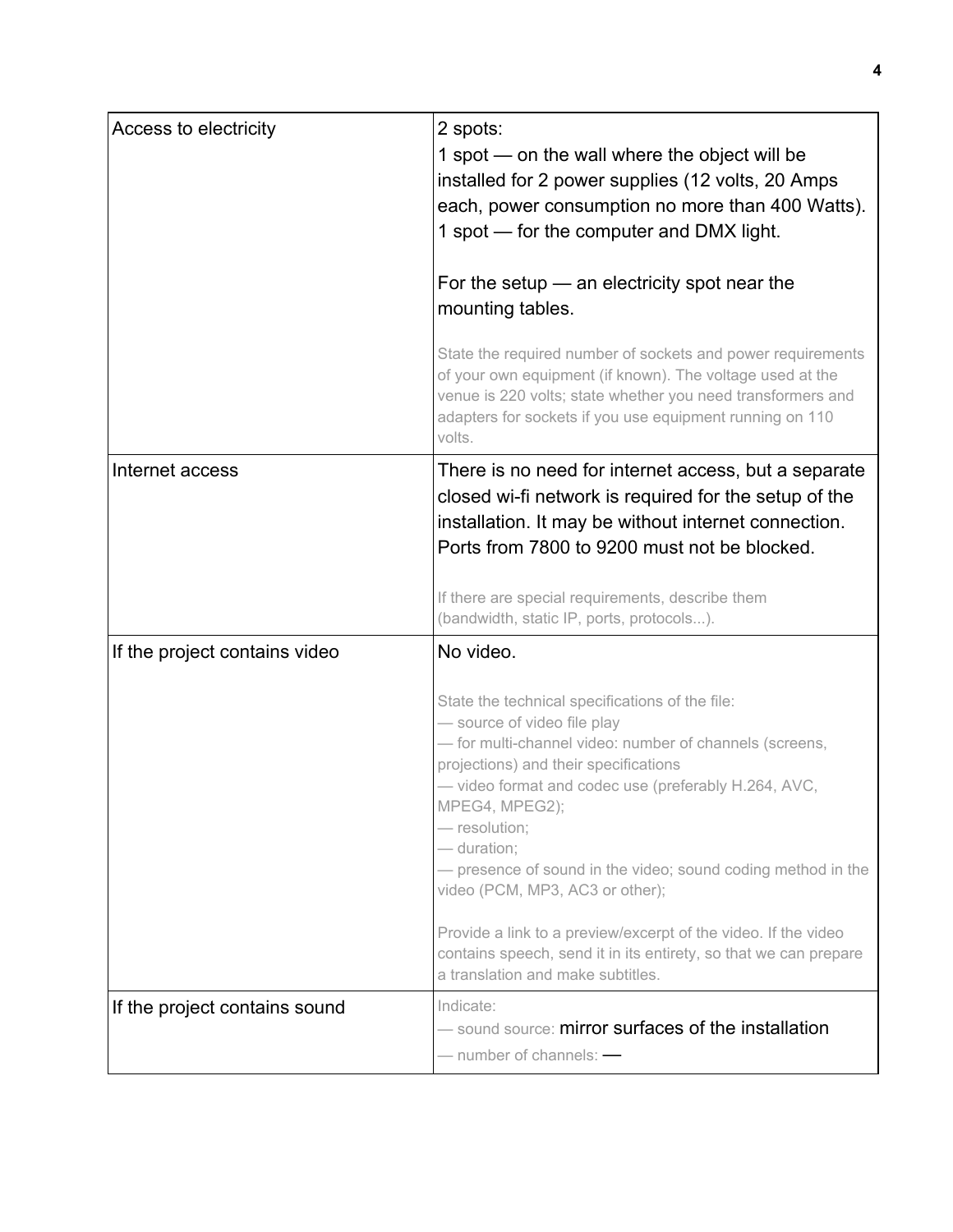|                                                                          | - sound encoding method (WAV, MP3, AIFF, FLAC or other):<br>- bitrate, if known: -<br>— duration: constant, during the work of the object<br>- volume level: human whisper, about 30 dB                                                                                                                                                                                         |
|--------------------------------------------------------------------------|---------------------------------------------------------------------------------------------------------------------------------------------------------------------------------------------------------------------------------------------------------------------------------------------------------------------------------------------------------------------------------|
|                                                                          | — link to sound excerpt: https://youtu.be/bRgN2mlsFQI                                                                                                                                                                                                                                                                                                                           |
| If the project is interactive or involves<br>interaction with the public | The object does not imply direct interaction with the<br>viewer, but the viewer can influence the operation of<br>the object.                                                                                                                                                                                                                                                   |
|                                                                          | Indicate:<br>- type of interaction sensor or mechanism and operational<br>features: light sensor<br>- how the project interacts with the viewer;<br>- precautions and warnings (for example: flashing light, loud<br>noises, stroboscopic effects, magnets, imitation of food);<br>- limitations on the number of people who can interact with<br>the project at the same time. |
| Requirements for the exhibition space                                    | 8 x 6 meters.<br>A wall 6 meter in length and 3 meters height, at a<br>distance of 4 to 6 meters from the wall, a searchlight<br>is placed at a height of 2.8 meters.<br>1. Size of space required to display the project: length x width x<br>height, approximately;                                                                                                           |
|                                                                          | About 40-50 dB (quiet room).<br>2. Level of external noise;                                                                                                                                                                                                                                                                                                                     |
|                                                                          | Warm, diffused, dim light, stable lighting which does<br>not depend on time of the day.<br>3. Requirements for lighting (type of lamps, brightness and<br>other important parameters).                                                                                                                                                                                          |
| Diagram and instructions for<br>assembling the project                   | The setup under the supervision of the author /<br>engineer.<br>Please, see attached files.                                                                                                                                                                                                                                                                                     |
|                                                                          | Attach an assembly diagram to the email. Additional materials<br>will also be useful – sketches or visualizations as to how the<br>assembled project should look. Provide assembly instructions<br>if you are not going to be present during assembly.                                                                                                                          |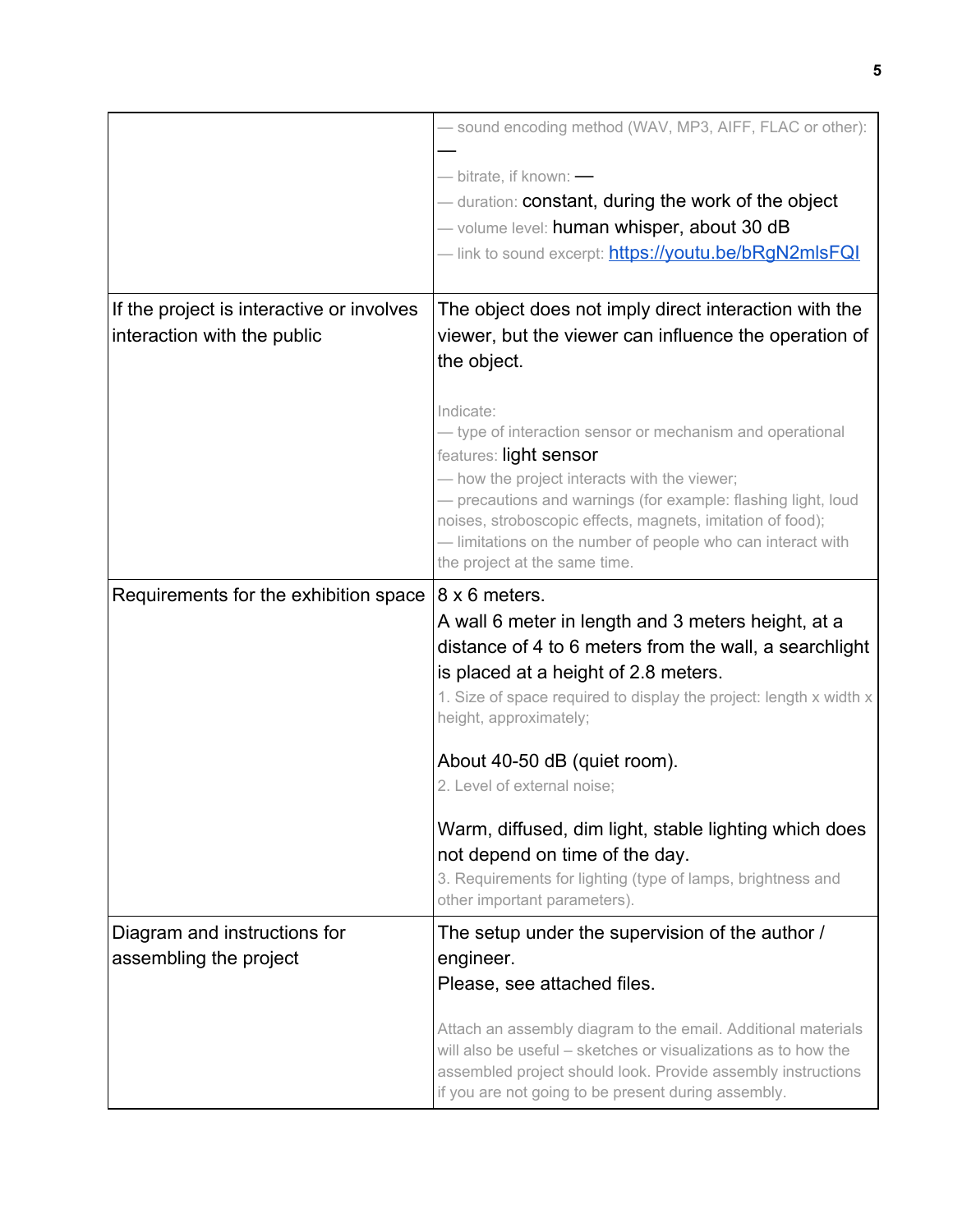| Where does servicing equipment go?                                                          | Power supply is hidden behind the frame or the wall.<br>The computer is located near DMX light. It is<br>preferable to place the computer on the shelf (40 x<br>40 cm) with good air circulation to avoid<br>overheating.<br>Is it concealed in a box or podium, or does it remain visible?<br>Will regular access to equipment be required during the work<br>of the exhibition? What are the operating modes of the<br>equipment (fire/ electricity safety)? |
|---------------------------------------------------------------------------------------------|----------------------------------------------------------------------------------------------------------------------------------------------------------------------------------------------------------------------------------------------------------------------------------------------------------------------------------------------------------------------------------------------------------------------------------------------------------------|
| How many days are required for<br>assembly?                                                 | 4 days: 3 days for the setup and 1 day for final fitting<br>of the installation when the exhibition light is already<br>setted up.                                                                                                                                                                                                                                                                                                                             |
| Is assistance required with assembly?                                                       | 2 assistants for the assembling of installation parts.<br>1 engineer for the setup of computer, projector and<br>electricity wiring.<br>1 technician (from the second setup day) for<br>hanging the installation parts to the wall.<br>Do you need engineering support? How many assistants do<br>you need? And with what qualifications?                                                                                                                      |
| Will regular technical or other support<br>be required during exhibition of the<br>project? | The light should be stable during all time of the work<br>of the object. Too bright light may cause damage to<br>the object. For remote control, the computer must be<br>connected to the same wi-fi network all the time.<br>State if you need constant recharging equipment or other<br>support from the supervisor at the exhibition.                                                                                                                       |
| Does exhibition of the project require<br>special conditions?                               | The installation is very fragile. It is necessary to<br>watch that visitors are not touching mirrors by<br>hands. If it does happen, wipe the mirrors with a<br>monitor cleaner or a similar, but not aggressive and<br>non-abrasive product.<br>State if regular inspection or other conditions for exhibition are<br>required (for example, barriers or other means of protection, if<br>the project contains fragile parts).                                |